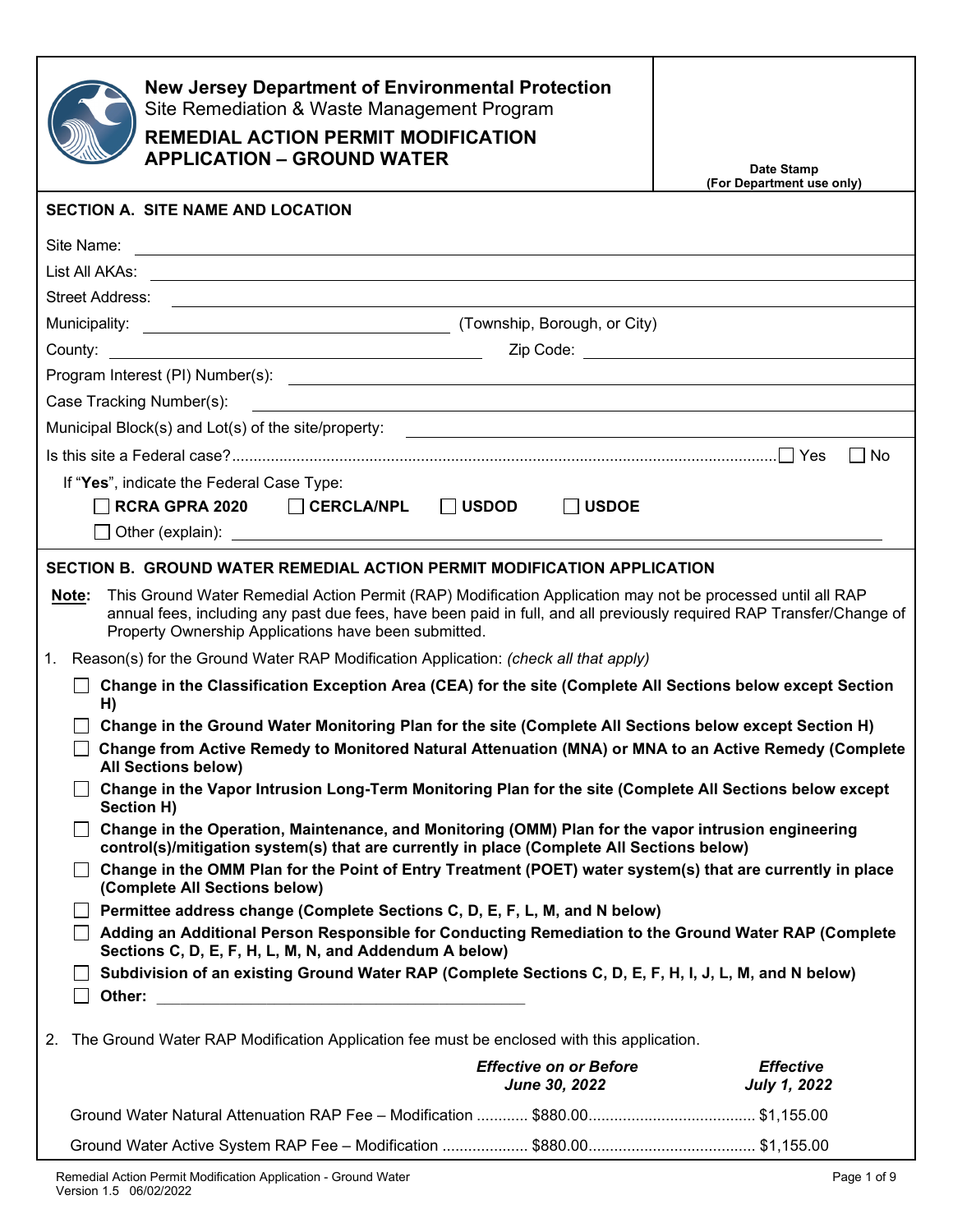| SECTION C. FEE BILLING CONTACT PERSON                                                                                                                                                                             |  |  |  |  |
|-------------------------------------------------------------------------------------------------------------------------------------------------------------------------------------------------------------------|--|--|--|--|
|                                                                                                                                                                                                                   |  |  |  |  |
|                                                                                                                                                                                                                   |  |  |  |  |
|                                                                                                                                                                                                                   |  |  |  |  |
|                                                                                                                                                                                                                   |  |  |  |  |
|                                                                                                                                                                                                                   |  |  |  |  |
|                                                                                                                                                                                                                   |  |  |  |  |
|                                                                                                                                                                                                                   |  |  |  |  |
| SECTION D. PERSON RESPONSIBLE FOR CONDUCTING THE REMEDIATION – CO-PERMITTEE                                                                                                                                       |  |  |  |  |
| □ Addendum for additional Person Responsible for Conducting the Remediation has been completed.                                                                                                                   |  |  |  |  |
|                                                                                                                                                                                                                   |  |  |  |  |
| First Name of Contact: ________________________________  Last Name of Contact: _______________________________                                                                                                    |  |  |  |  |
|                                                                                                                                                                                                                   |  |  |  |  |
|                                                                                                                                                                                                                   |  |  |  |  |
|                                                                                                                                                                                                                   |  |  |  |  |
|                                                                                                                                                                                                                   |  |  |  |  |
|                                                                                                                                                                                                                   |  |  |  |  |
| □ Check the box if the Person Responsible for Conducting the Remediation is the Primary Contact for Permit Compliance                                                                                             |  |  |  |  |
| SECTION E. CURRENT OWNER OF THE SITE - CO-PERMITTEE                                                                                                                                                               |  |  |  |  |
| Addendum for additional Owner of the Site has been completed.                                                                                                                                                     |  |  |  |  |
|                                                                                                                                                                                                                   |  |  |  |  |
|                                                                                                                                                                                                                   |  |  |  |  |
|                                                                                                                                                                                                                   |  |  |  |  |
|                                                                                                                                                                                                                   |  |  |  |  |
|                                                                                                                                                                                                                   |  |  |  |  |
|                                                                                                                                                                                                                   |  |  |  |  |
|                                                                                                                                                                                                                   |  |  |  |  |
| □ Check the box if the owner is the Primary Contact for Permit Compliance                                                                                                                                         |  |  |  |  |
| <b>SECTION F. ATTACHED DOCUMENTS</b>                                                                                                                                                                              |  |  |  |  |
| Attach the following documents: (Check all that apply)                                                                                                                                                            |  |  |  |  |
| All electronic copies should be provided in Adobe PDF file format on a compact disc (CD) except the Ground Water<br>Note:<br>Monitoring Plan which should be provided in MS Excel file format.                    |  |  |  |  |
| Hard copy and electronic copy of the completed Ground Water RAP Modification Application using the current form<br>on the NJDEP Website.                                                                          |  |  |  |  |
| Hard copy and electronic copy of the cover letter explaining the reason(s) for the Ground Water RAP Modification<br>Application with a summary report of the necessary documentation supporting the modification. |  |  |  |  |
| Electronic copy of a map showing the area of concern/source and showing and/or explaining horizontal and vertical<br>delineation of the ground water contamination, if applicable.                                |  |  |  |  |
|                                                                                                                                                                                                                   |  |  |  |  |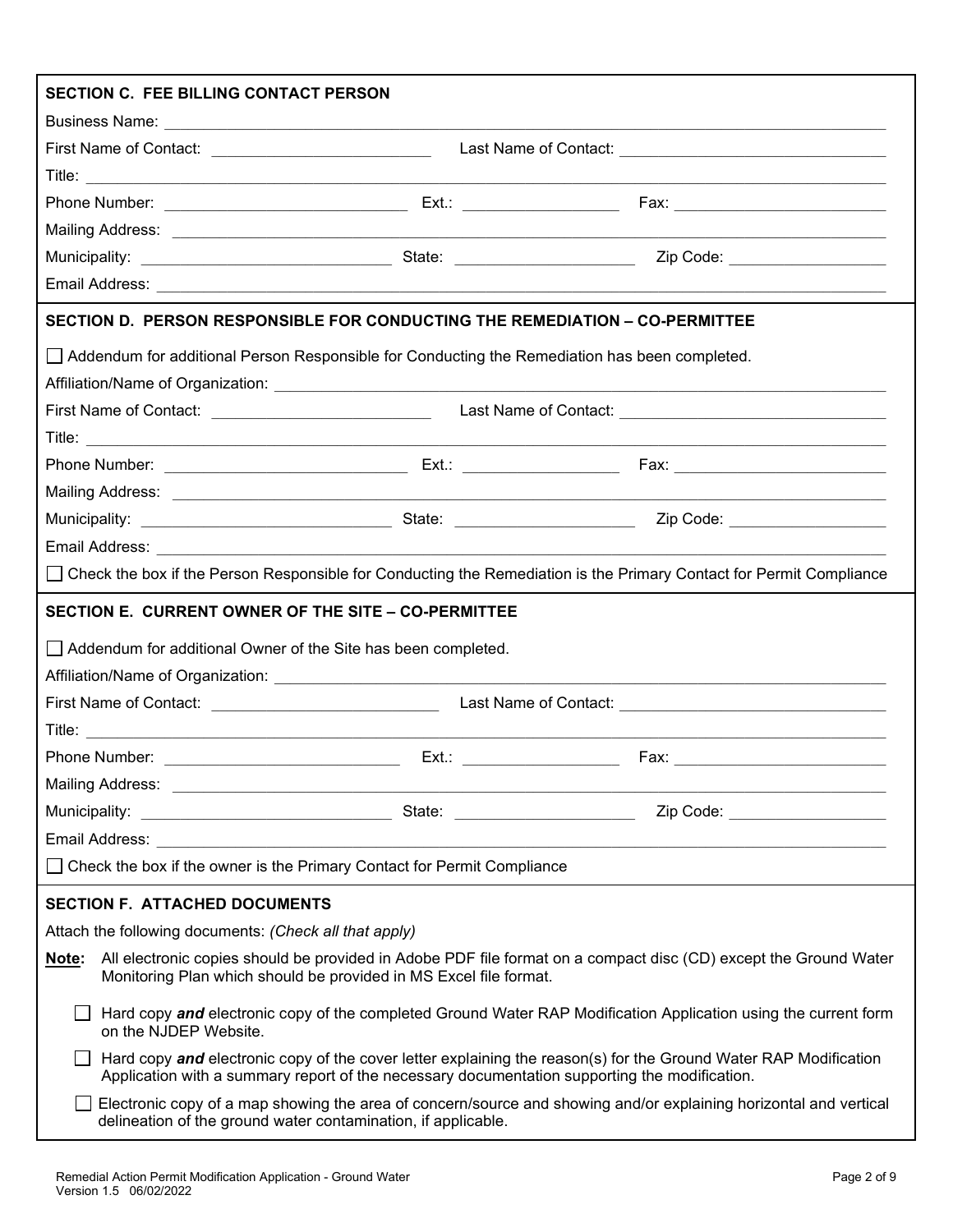|    | Electronic copy of a summary of the ground water sampling results by monitoring well in tabular format, including all<br>historical ground water sampling data for the site and any secondary and tertiary lines of evidence to support the<br>Monitored Natural Attenuation (MNA) proposal, if applicable.            |  |
|----|------------------------------------------------------------------------------------------------------------------------------------------------------------------------------------------------------------------------------------------------------------------------------------------------------------------------|--|
|    | Electronic copy of the ground water contour maps for the ground water sampling events conducted since the<br>issuance of the last Ground Water RAP (Initial or Modification) or submittal of the Ground Water Remedial Action<br>Protectiveness/Biennial Certification Form (whichever is more recent), if applicable. |  |
|    | Electronic copy of a table summarizing the monitoring well construction details (below ground surface (bgs)) for all<br>the monitoring wells at the site, if applicable.                                                                                                                                               |  |
|    | Electronic copy of the field sampling sheets for the ground water sampling events conducted since the issuance of<br>the last Ground Water RAP (Initial or Modification) or submittal of the Ground Water Remedial Action<br>Protectiveness/Biennial Certification Form (whichever is more recent), if applicable.     |  |
|    | Electronic copy of the laboratory data package for the ground water sampling events conducted since the issuance<br>of the last Ground Water RAP (Initial or Modification) or submittal of the Ground Water Remedial Action<br>Protectiveness/Biennial Certification Form (whichever is more recent), if applicable.   |  |
|    | Electronic copy of the Classification Exception Area/Well Restriction Area (CEA/WRA) Fact Sheet Form, if applicable.                                                                                                                                                                                                   |  |
|    | Electronic copy of the Ground Water Monitoring Plan, if applicable (in "MS Excel" file format).                                                                                                                                                                                                                        |  |
|    | Electronic copy of the Vapor Intrusion Long-Term Monitoring Plan and a scaled site map clearly identifying the<br>building(s), if applicable.                                                                                                                                                                          |  |
|    | Electronic copy of the OMM Plan for the vapor intrusion engineering control(s)/mitigation system(s) that are currently<br>in place, if applicable.                                                                                                                                                                     |  |
|    | Electronic copy of the OMM Plan for the Point of Entry Treatment (POET) water system(s) that are currently in place,<br>if applicable.                                                                                                                                                                                 |  |
|    | Electronic copy of the completed Remediation Cost Review and RFS/FA Form with a detailed cost estimate, if<br>applicable, including:                                                                                                                                                                                   |  |
|    | Only Check One:                                                                                                                                                                                                                                                                                                        |  |
|    | <b>Original</b> Financial Assurance mechanism (hard copy), including any Amendments, is attached.                                                                                                                                                                                                                      |  |
|    | Date the original Financial Assurance mechanism was submitted to the NJDEP:                                                                                                                                                                                                                                            |  |
|    | An electronic copy of the Remediation Funding Source (RFS) mechanism is included, if using an existing<br>RFS mechanism as the Financial Assurance, and an amendment to conform to the Financial Assurance<br>format.                                                                                                  |  |
|    | Electronic copy of the homeowner or condominium association's annual budget that includes funds for the operation,<br>maintenance, and monitoring of the engineering control(s) at the site, if applicable.                                                                                                            |  |
|    | SECTION G. MONITORING, MAINTENANCE AND EVALUATION INFORMATION                                                                                                                                                                                                                                                          |  |
|    | 1. Has the ground water contamination been horizontally delineated in all directions at the site?  Yes<br>$\Box$ No                                                                                                                                                                                                    |  |
|    | If "No", document this variance from N.J.A.C. 7.26E-4.3(a)4 in Section K below and<br>attach all supporting documentation.                                                                                                                                                                                             |  |
|    | No                                                                                                                                                                                                                                                                                                                     |  |
|    | If "No", document this variance from N.J.A.C. 7.26E-4.3(a)4 in Section K below and<br>attach all supporting documentation.                                                                                                                                                                                             |  |
|    | 3. Type of Ground Water Remediation                                                                                                                                                                                                                                                                                    |  |
| а. | <b>Monitored Natural Attenuation (MNA)</b>                                                                                                                                                                                                                                                                             |  |
|    | _l No<br>i)                                                                                                                                                                                                                                                                                                            |  |
|    | If "Yes", document this issue in Section K below and attach any supporting documentation.                                                                                                                                                                                                                              |  |
|    | If "No", provide the justification of the protectiveness of the remedy in Section K below.                                                                                                                                                                                                                             |  |
|    | ii) Is the <b>behavior</b> of the ground water contaminant plume considered to be shrinking or stable? $\Box$ Yes<br>_l No                                                                                                                                                                                             |  |
|    |                                                                                                                                                                                                                                                                                                                        |  |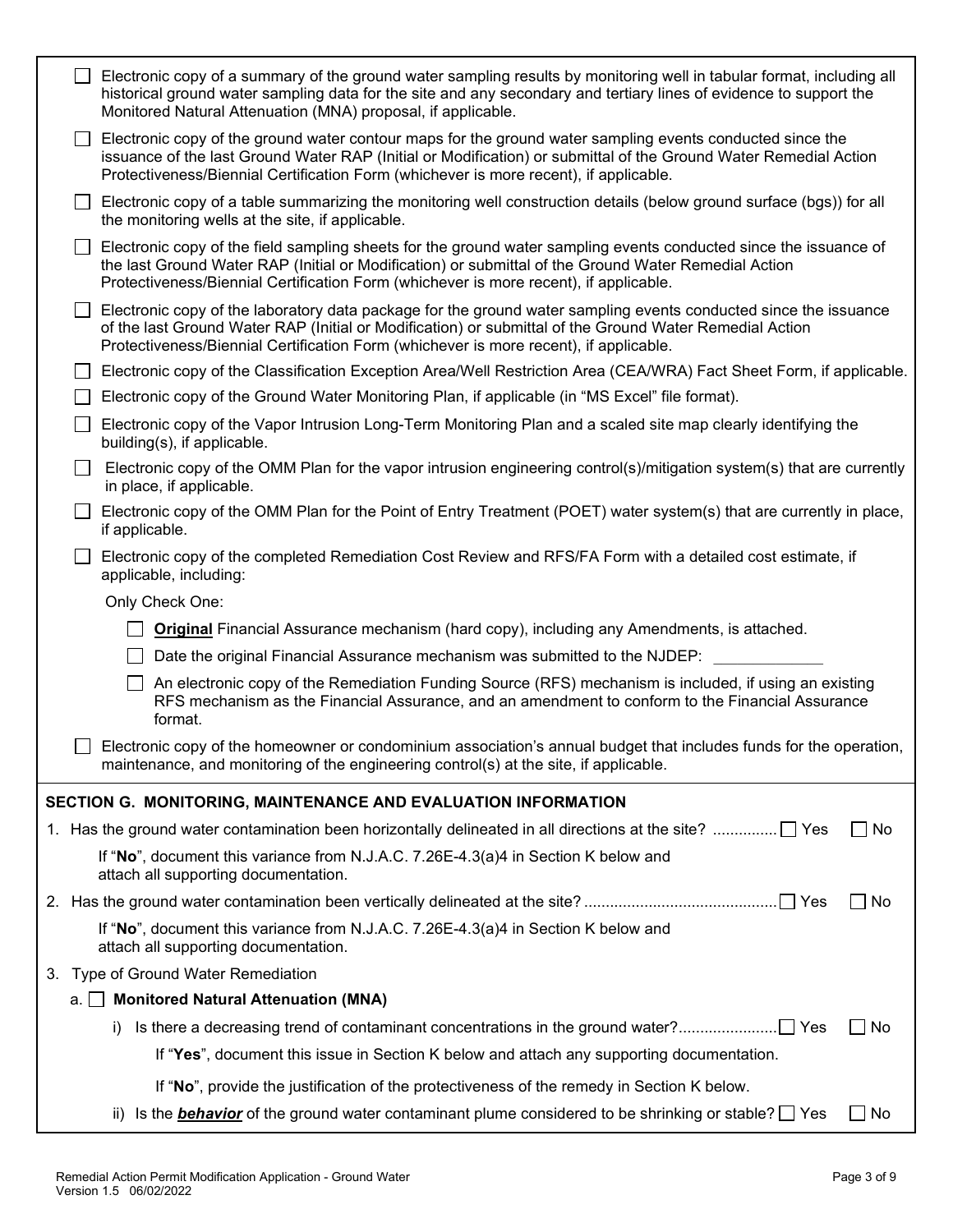| If "Yes", check off only one of the following: $\Box$ Shrinking<br>$\Box$ Stable                                                                                                                                                                                      |                |
|-----------------------------------------------------------------------------------------------------------------------------------------------------------------------------------------------------------------------------------------------------------------------|----------------|
| and document this issue in Section K below and attach any supporting documentation.                                                                                                                                                                                   |                |
| If "No", provide the justification of the protectiveness of the remedy in Section K below.                                                                                                                                                                            |                |
| iii) Have secondary lines of evidence been collected to support the MNA proposal?                                                                                                                                                                                     | $\Box$ No      |
| If "Yes", document this issue in Section K below and attach any supporting documentation.                                                                                                                                                                             |                |
|                                                                                                                                                                                                                                                                       | $\Box$ No      |
| If "Yes", document this issue in Section K below and attach any supporting documentation.                                                                                                                                                                             |                |
|                                                                                                                                                                                                                                                                       | _l No          |
| If "Yes", provide the justification of the protectiveness of the remedy in Section K below<br>since the sentinel well(s) should be below the Ground Water Quality Standards (GWQS)<br>or if you are using an alternate method that is not a sentinel monitoring well. |                |
| vi) Has all soil contamination in the unsaturated zone been remediated<br>to the applicable numeric Soil Remediation Standard for all area(s)<br>No<br>$\blacksquare$                                                                                                 | N/A            |
| If "No", provide the justification of the protectiveness of the remedy in Section K below.                                                                                                                                                                            |                |
| vii) Has all free and/or residual product in the unsaturated and saturated<br>zones, as determined pursuant to N.J.A.C. 7:26E-5.1(e), been treated<br>No<br>$\overline{\phantom{a}}$                                                                                  | N/A            |
| If "No", provide the justification of the protectiveness of the remedy in Section K below.                                                                                                                                                                            |                |
| <b>Active Remediation</b><br>b.1                                                                                                                                                                                                                                      |                |
| Provide the type of remediation:                                                                                                                                                                                                                                      |                |
| I)                                                                                                                                                                                                                                                                    | $\Box$ No      |
| If "Yes", document this issue in Section K below and attach any supporting documentation.                                                                                                                                                                             |                |
|                                                                                                                                                                                                                                                                       | $\sqsupset$ No |
| Provide the justification of the protectiveness of the remedy in Section K below.                                                                                                                                                                                     |                |
|                                                                                                                                                                                                                                                                       | No             |
| If "Yes", provide the justification of the protectiveness of the remedy in Section K<br>below since the sentinel well(s) should be below the GWQS or if you are using an<br>alternate method that is not a sentinel monitoring well.                                  |                |
|                                                                                                                                                                                                                                                                       | No             |
| If "No", provide the justification of the protectiveness of the remedy in Section K below.                                                                                                                                                                            |                |
|                                                                                                                                                                                                                                                                       |                |
|                                                                                                                                                                                                                                                                       | $\Box$ No      |
| If "Yes", document this issue in Section K below and attach any supporting documentation.                                                                                                                                                                             |                |
| 5. Since the Ground Water RAP was issued, has any ground water contamination migrated onto<br>the site/property from an off-site source that was not previously reported and that is not being                                                                        | $\Box$ No      |
| If "Yes", provide the communication center number that was received when called into the<br>Hotline and provide a summary of the issue in Section K below.                                                                                                            |                |
| 6. Check the Monitoring Schedule you plan to apply:                                                                                                                                                                                                                   |                |
| Monthly<br>Annual                                                                                                                                                                                                                                                     |                |
| Quarterly<br><b>Biennial</b>                                                                                                                                                                                                                                          |                |
| Semi Annual<br>Other:                                                                                                                                                                                                                                                 |                |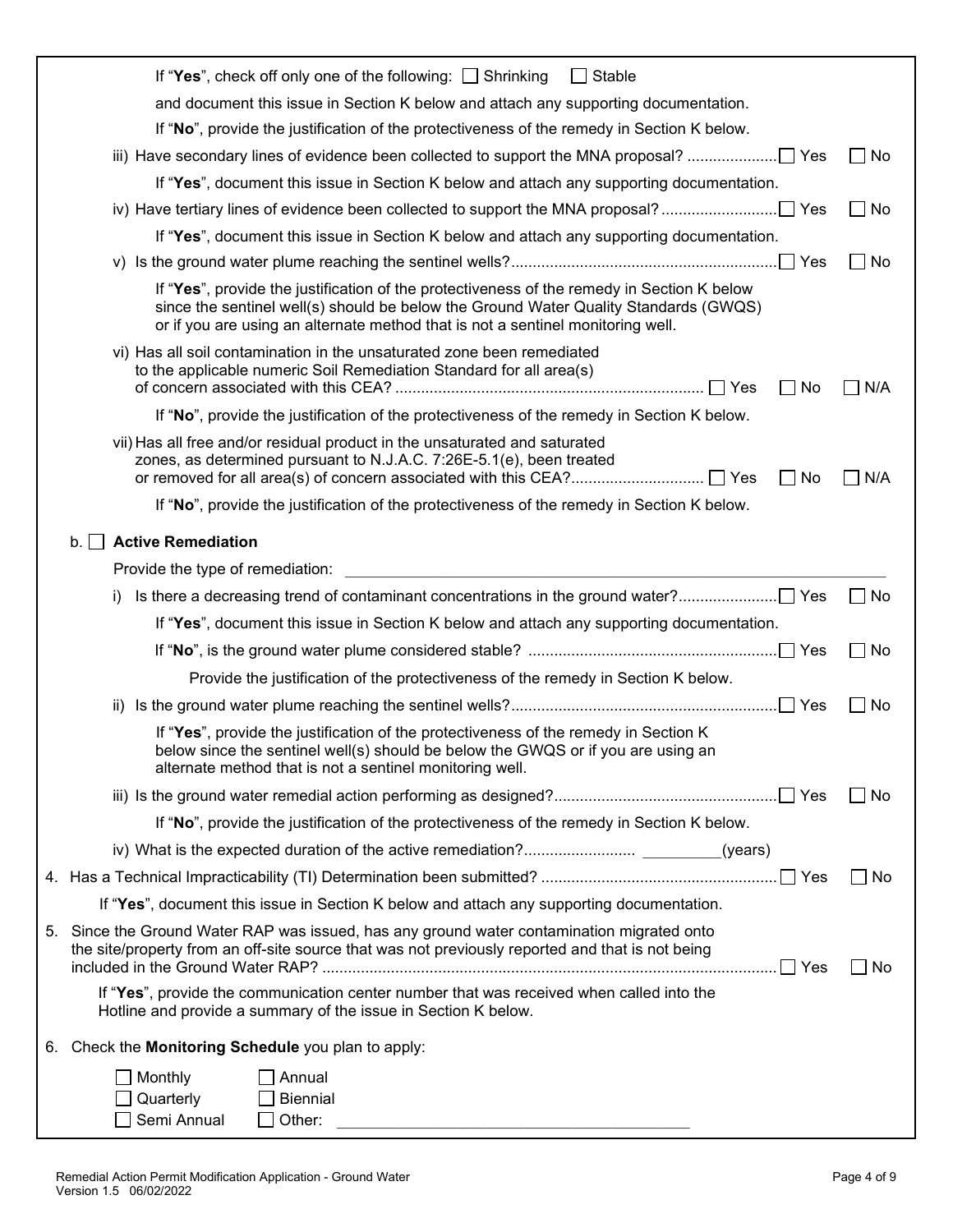| <b>SECTION H. FINANCIAL ASSURANCE</b>                                                                                                                                                                                                                                                                                                                                                                                                                                                                                                                                                                                                                      |           |
|------------------------------------------------------------------------------------------------------------------------------------------------------------------------------------------------------------------------------------------------------------------------------------------------------------------------------------------------------------------------------------------------------------------------------------------------------------------------------------------------------------------------------------------------------------------------------------------------------------------------------------------------------------|-----------|
| $\blacksquare$                                                                                                                                                                                                                                                                                                                                                                                                                                                                                                                                                                                                                                             | No        |
| If "No", proceed to the next section.                                                                                                                                                                                                                                                                                                                                                                                                                                                                                                                                                                                                                      |           |
| 2. Are any of the permittees exempt from establishing Financial Assurance                                                                                                                                                                                                                                                                                                                                                                                                                                                                                                                                                                                  | $\Box$ No |
| If "Yes", check the exemption(s) that applies.                                                                                                                                                                                                                                                                                                                                                                                                                                                                                                                                                                                                             |           |
| Person Responsible<br>Current<br>for Conducting the<br>Owner of<br>Remediation-<br>the $Site -$<br>Co-Permittee<br><b>Co-Permittee</b><br>$\Box$ $\Box$<br>Government entity (e.g., departments, agencies, and public universities)<br>A person not liable pursuant to the Spill Act that<br>purchased contaminated property before May 7, 2009<br>$\Box$ $\Box$<br>A person that conducted remediation at their primary                                                                                                                                                                                                                                   |           |
| or secondary residence                                                                                                                                                                                                                                                                                                                                                                                                                                                                                                                                                                                                                                     |           |
| $\Box$ $\Box$<br>Owner or operator of a child care center<br>$\Box$ $\Box$<br>Public school, private school, or charter school<br>Owner or operator of a small business responsible for<br>conducting remediation at the location of the site                                                                                                                                                                                                                                                                                                                                                                                                              |           |
| If all of the permittees are exempt, proceed to the next section.                                                                                                                                                                                                                                                                                                                                                                                                                                                                                                                                                                                          |           |
| 3. Is the current owner of the site either a homeowner association or a condominium association<br>$\blacksquare$                                                                                                                                                                                                                                                                                                                                                                                                                                                                                                                                          | No        |
| If "Yes", and the association is identified in Section E of this RAP Application, an electronic<br>copy of the association's annual budget that includes funds for the operation, maintenance, and<br>monitoring of the engineering control(s) at the site should be attached as indicated in Section F above.                                                                                                                                                                                                                                                                                                                                             |           |
| 4. Identify the estimated cost of the operation, maintenance, and monitoring of the                                                                                                                                                                                                                                                                                                                                                                                                                                                                                                                                                                        |           |
| $\overline{\phantom{a}}$                                                                                                                                                                                                                                                                                                                                                                                                                                                                                                                                                                                                                                   | No        |
| $\blacksquare$                                                                                                                                                                                                                                                                                                                                                                                                                                                                                                                                                                                                                                             | No        |
| a. The amount of funds needed to operate, maintain, and monitor the engineering<br>control(s) at the site for the duration of the CEA or for 30 years (minimum of \$30,000<br>for a 30-year time frame) if the duration of the CEA is indeterminant;                                                                                                                                                                                                                                                                                                                                                                                                       |           |
| b. The amount of funds in the RFS equals the amount of funds required to be posted for<br>RFS and Financial Assurance; and                                                                                                                                                                                                                                                                                                                                                                                                                                                                                                                                 |           |
| c. The RFS is not in the form of a self-guarantee.                                                                                                                                                                                                                                                                                                                                                                                                                                                                                                                                                                                                         |           |
|                                                                                                                                                                                                                                                                                                                                                                                                                                                                                                                                                                                                                                                            |           |
|                                                                                                                                                                                                                                                                                                                                                                                                                                                                                                                                                                                                                                                            |           |
| As indicated in Section F above, an electronic copy of the completed Remediation Cost Review and RFS/FA Form<br>with a detailed cost estimate should be attached. Also, please be sure to provide one of the following as indicated in<br>Section F above: attach the <b>original</b> Financial Assurance mechanism (hard copy), including any Amendments, to the<br>Ground Water RAP Application; the date the original Financial Assurance mechanism was submitted to the NJDEP; or<br>an electronic copy of the existing RFS mechanism that is being used as the Financial Assurance and the amendment<br>to conform to the Financial Assurance format. |           |
| 7. What is the Financial Assurance Mechanism? (check all that apply)                                                                                                                                                                                                                                                                                                                                                                                                                                                                                                                                                                                       |           |
| <b>Remediation Trust Fund</b><br>$\Box$ Line of Credit<br><b>Surety Bond</b>                                                                                                                                                                                                                                                                                                                                                                                                                                                                                                                                                                               |           |
| Letter of Credit<br><b>Environmental Insurance Policy</b>                                                                                                                                                                                                                                                                                                                                                                                                                                                                                                                                                                                                  |           |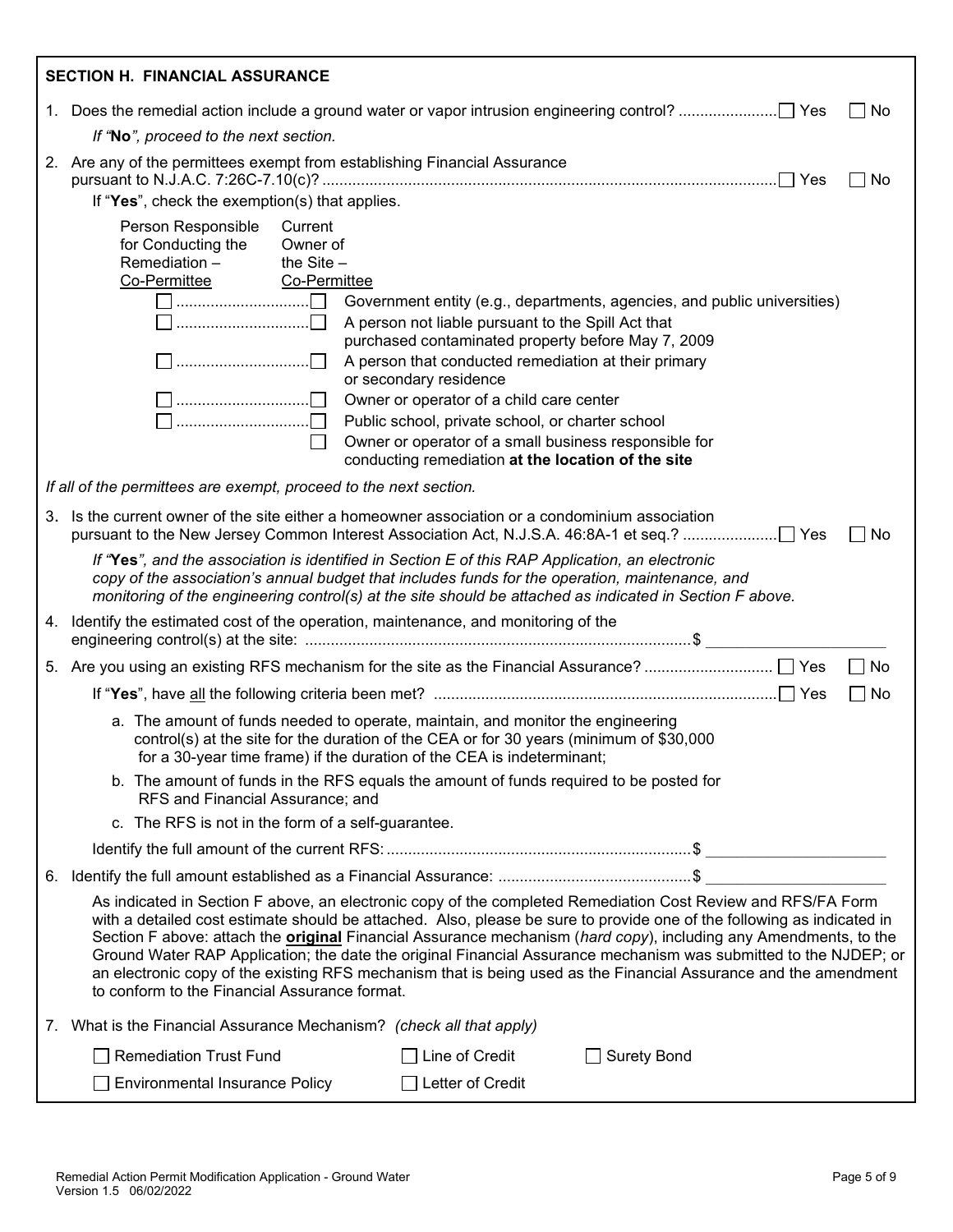|    | 8. Contact information at the financial institution for the Financial Assurance:                                                                               |                                                                                                                                                                                                                                                                                                                                                                    |                                                                                                                                                                                                                                                                                                                                                         |           |  |
|----|----------------------------------------------------------------------------------------------------------------------------------------------------------------|--------------------------------------------------------------------------------------------------------------------------------------------------------------------------------------------------------------------------------------------------------------------------------------------------------------------------------------------------------------------|---------------------------------------------------------------------------------------------------------------------------------------------------------------------------------------------------------------------------------------------------------------------------------------------------------------------------------------------------------|-----------|--|
|    |                                                                                                                                                                |                                                                                                                                                                                                                                                                                                                                                                    |                                                                                                                                                                                                                                                                                                                                                         |           |  |
|    |                                                                                                                                                                |                                                                                                                                                                                                                                                                                                                                                                    |                                                                                                                                                                                                                                                                                                                                                         |           |  |
|    |                                                                                                                                                                |                                                                                                                                                                                                                                                                                                                                                                    |                                                                                                                                                                                                                                                                                                                                                         |           |  |
|    |                                                                                                                                                                |                                                                                                                                                                                                                                                                                                                                                                    |                                                                                                                                                                                                                                                                                                                                                         |           |  |
|    |                                                                                                                                                                |                                                                                                                                                                                                                                                                                                                                                                    |                                                                                                                                                                                                                                                                                                                                                         |           |  |
|    |                                                                                                                                                                |                                                                                                                                                                                                                                                                                                                                                                    |                                                                                                                                                                                                                                                                                                                                                         |           |  |
|    |                                                                                                                                                                |                                                                                                                                                                                                                                                                                                                                                                    |                                                                                                                                                                                                                                                                                                                                                         |           |  |
|    | <b>SECTION I. LAND USE (for overlying CEA)</b>                                                                                                                 |                                                                                                                                                                                                                                                                                                                                                                    |                                                                                                                                                                                                                                                                                                                                                         |           |  |
|    | 1. Current Site Land Use (check all that apply)<br>$\sqcap$ Industrial<br>Residential<br>Commercial<br><b>Governmental Facility</b>                            | $\Box$ Park or Recreational Use<br>$\Box$ Agricultural<br>$\Box$ Road/Right of Way<br>$\Box$ School                                                                                                                                                                                                                                                                | □ Child Care Facility<br>$\Box$ Hospital<br>$\Box$ Vacant<br>Other                                                                                                                                                                                                                                                                                      |           |  |
|    | $\sqcap$ Industrial<br>Residential<br>Commercial<br>Governmental Facility                                                                                      | 2. Off-site Land Use (check all that apply for Blocks/Lots included in the areal extent of the CEA)<br>□ Park or Recreational Use<br>$\Box$ Agricultural<br>$\Box$ Road/Right of Way<br>$\Box$ School                                                                                                                                                              | □ Child Care Facility<br>$\Box$ Hospital<br>$\Box$ Vacant<br>∣ ∣ Other                                                                                                                                                                                                                                                                                  |           |  |
|    | <b>SECTION J. AFFECTED RECEPTOR SUMMARY</b>                                                                                                                    |                                                                                                                                                                                                                                                                                                                                                                    |                                                                                                                                                                                                                                                                                                                                                         |           |  |
|    |                                                                                                                                                                |                                                                                                                                                                                                                                                                                                                                                                    |                                                                                                                                                                                                                                                                                                                                                         | No        |  |
|    |                                                                                                                                                                | If "Yes", document this issue in Section K below and attach any supporting documentation.                                                                                                                                                                                                                                                                          |                                                                                                                                                                                                                                                                                                                                                         |           |  |
| 2. |                                                                                                                                                                | Is there soil gas contamination above the Soil Gas Screening Levels                                                                                                                                                                                                                                                                                                |                                                                                                                                                                                                                                                                                                                                                         | $\Box$ No |  |
|    | If "Yes", document this issue in Section K below.                                                                                                              |                                                                                                                                                                                                                                                                                                                                                                    |                                                                                                                                                                                                                                                                                                                                                         |           |  |
|    |                                                                                                                                                                | As indicated in Section F above, an electronic copy of the Vapor Intrusion Long-Term<br>Monitoring Plan and a scaled site map clearly identifying the building(s) should be attached.                                                                                                                                                                              |                                                                                                                                                                                                                                                                                                                                                         |           |  |
|    |                                                                                                                                                                | 3. Are any vapor intrusion engineering controls/mitigation systems currently installed at                                                                                                                                                                                                                                                                          |                                                                                                                                                                                                                                                                                                                                                         | l No      |  |
|    | (check all that apply)                                                                                                                                         | If "Yes", indicate the type of vapor intrusion engineering control that was implemented:                                                                                                                                                                                                                                                                           |                                                                                                                                                                                                                                                                                                                                                         |           |  |
|    | □ Subsurface Depressurization System<br>□ Subsurface Ventilation System<br>Soil Vapor Extraction System<br>□ HVAC Positive Pressure<br>$\Box$ Other (specify): |                                                                                                                                                                                                                                                                                                                                                                    |                                                                                                                                                                                                                                                                                                                                                         |           |  |
|    |                                                                                                                                                                | including the address and block and lot of each impacted property.                                                                                                                                                                                                                                                                                                 | As indicated in Section F above, an electronic copy of the OMM Plan for the vapor intrusion engineering<br>control(s)/mitigation system(s) should be attached. The OMM Plan should clearly identify the building(s) and/or<br>structure(s) and vapor intrusion engineering control(s)/mitigation system(s) that are in place (e.g., active or passive), |           |  |
|    |                                                                                                                                                                | 4. Are any Point of Entry Treatment (POET) water systems currently                                                                                                                                                                                                                                                                                                 |                                                                                                                                                                                                                                                                                                                                                         | ∣No       |  |
|    |                                                                                                                                                                | If "Yes", an electronic copy of the OMM Plan for the POET water system(s) should be<br>attached as indicated in Section F above. The OMM Plan should provide the address<br>and lot and block of each property with a POET water system in place. The sampling of the<br>POET water system(s) should be included in the Ground Water Monitoring Plan for the site. |                                                                                                                                                                                                                                                                                                                                                         |           |  |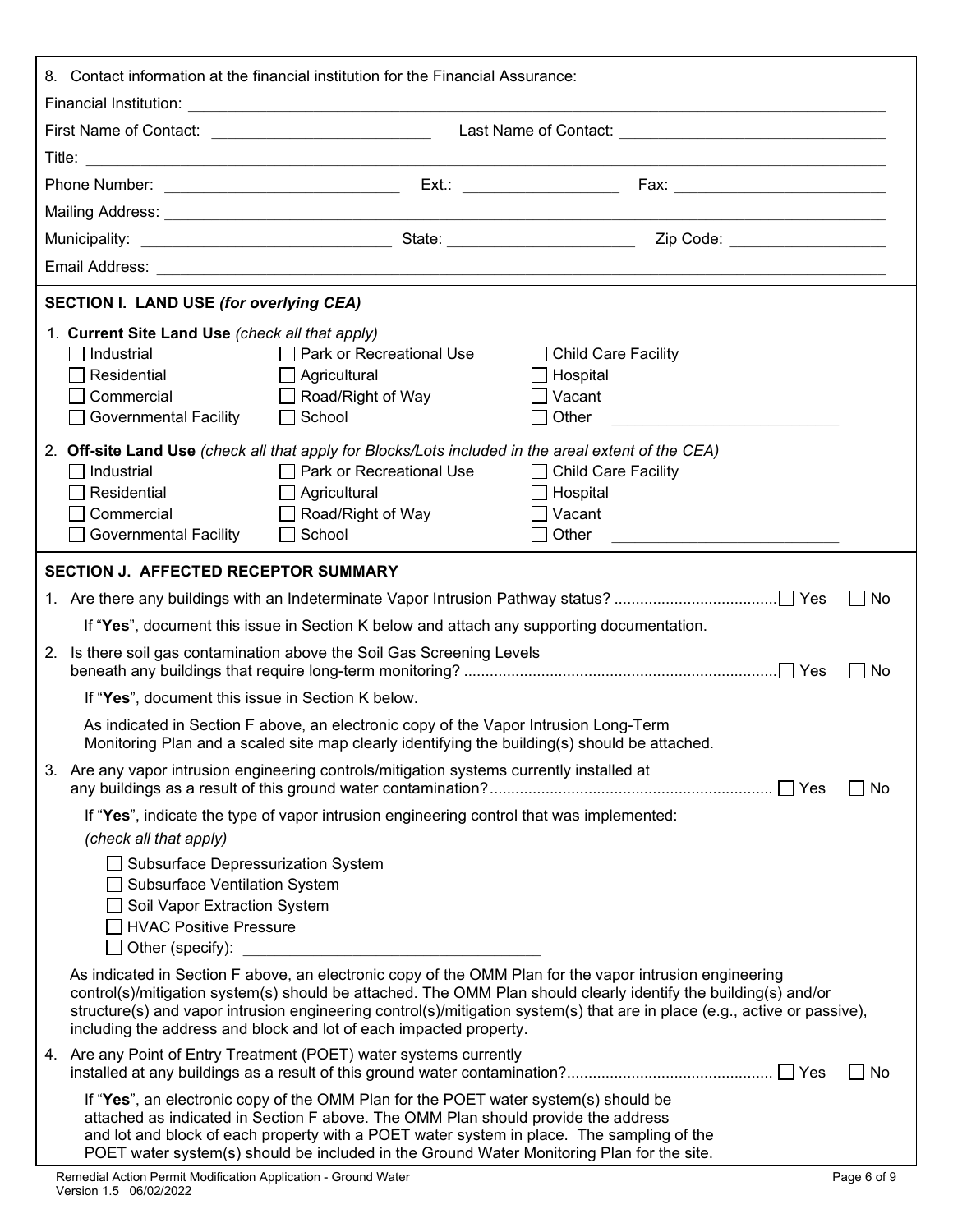| 5. Are any potable wells that do not have a POET water system currently being                  | $\Box$ Yes | $\Box$ No |
|------------------------------------------------------------------------------------------------|------------|-----------|
| If "Yes", include these potable wells in the Ground Water Monitoring Plan for the site.        |            |           |
| SECTION K. OTHER INFORMATION PROVIDED                                                          |            |           |
| List any other pertinent information to support the Ground Water RAP Modification Application. |            |           |
|                                                                                                |            |           |
|                                                                                                |            |           |
|                                                                                                |            |           |
|                                                                                                |            |           |
|                                                                                                |            |           |
|                                                                                                |            |           |
|                                                                                                |            |           |
|                                                                                                |            |           |
|                                                                                                |            |           |
|                                                                                                |            |           |
|                                                                                                |            |           |
|                                                                                                |            |           |
|                                                                                                |            |           |
|                                                                                                |            |           |
|                                                                                                |            |           |
|                                                                                                |            |           |
|                                                                                                |            |           |
|                                                                                                |            |           |
|                                                                                                |            |           |
|                                                                                                |            |           |
|                                                                                                |            |           |
|                                                                                                |            |           |
|                                                                                                |            |           |
|                                                                                                |            |           |
|                                                                                                |            |           |
|                                                                                                |            |           |
|                                                                                                |            |           |
|                                                                                                |            |           |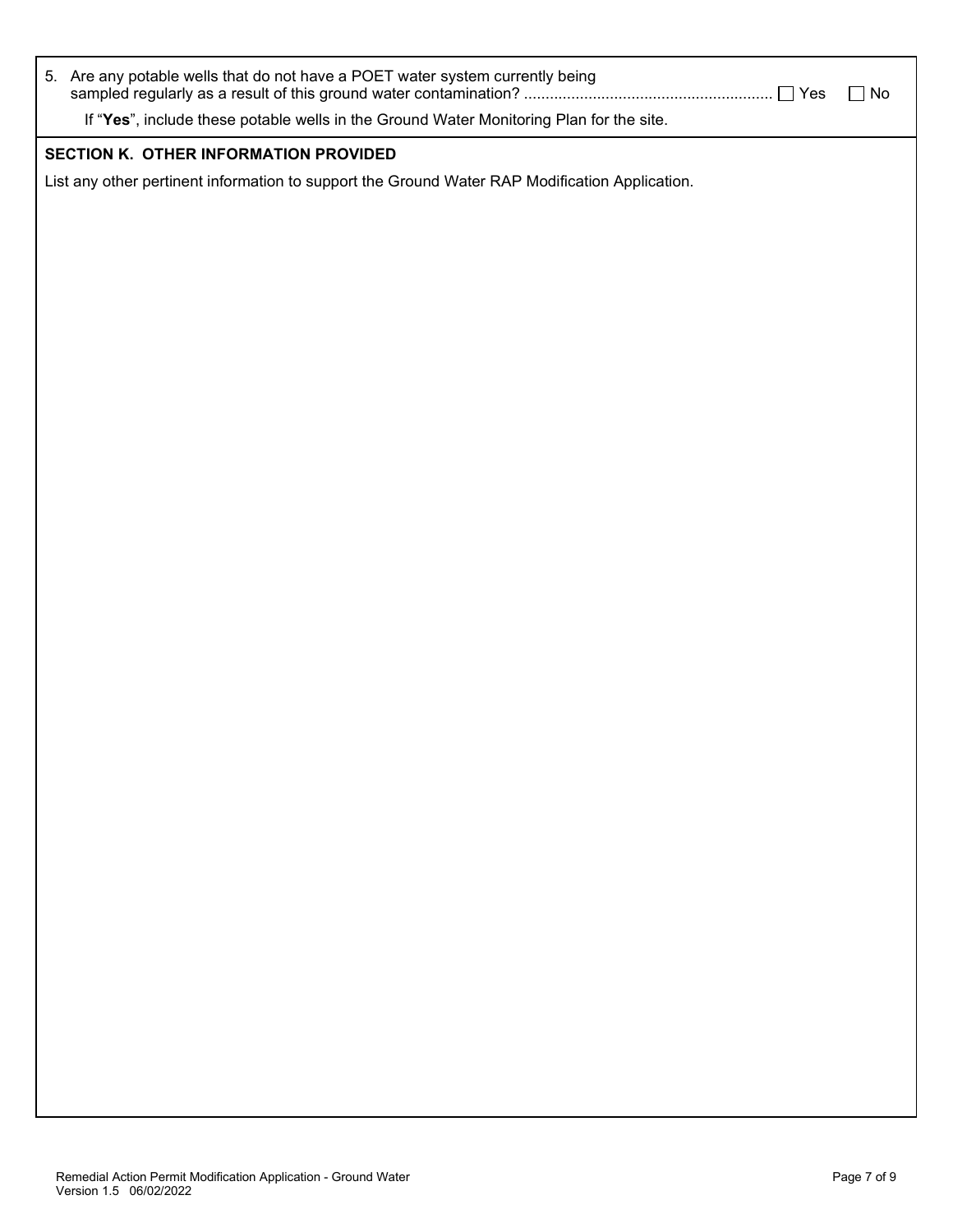| Full Legal Name of the Person Responsible for Conducting the Remediation:                                                                                                                                                              |                                                                                                                      | SECTION L. PERSON RESPONSIBLE FOR CONDUCTING THE REMEDIATION INFORMATION AND CERTIFICATION                                                                                                                                                                                                                                                                                                                                                                                                                                          |
|----------------------------------------------------------------------------------------------------------------------------------------------------------------------------------------------------------------------------------------|----------------------------------------------------------------------------------------------------------------------|-------------------------------------------------------------------------------------------------------------------------------------------------------------------------------------------------------------------------------------------------------------------------------------------------------------------------------------------------------------------------------------------------------------------------------------------------------------------------------------------------------------------------------------|
| Representative First Name: _________________________________                                                                                                                                                                           |                                                                                                                      |                                                                                                                                                                                                                                                                                                                                                                                                                                                                                                                                     |
|                                                                                                                                                                                                                                        |                                                                                                                      |                                                                                                                                                                                                                                                                                                                                                                                                                                                                                                                                     |
|                                                                                                                                                                                                                                        |                                                                                                                      | Fax: _________________________                                                                                                                                                                                                                                                                                                                                                                                                                                                                                                      |
|                                                                                                                                                                                                                                        |                                                                                                                      |                                                                                                                                                                                                                                                                                                                                                                                                                                                                                                                                     |
|                                                                                                                                                                                                                                        |                                                                                                                      | Zip Code: ________________                                                                                                                                                                                                                                                                                                                                                                                                                                                                                                          |
| Email Address: William Management Communication and Communication of the Communication of the Communication of                                                                                                                         |                                                                                                                      |                                                                                                                                                                                                                                                                                                                                                                                                                                                                                                                                     |
| accordance with Administrative Requirements for the Remediation of Contaminated Sites rule at N.J.A.C. 7:26C-1.5(a).                                                                                                                   |                                                                                                                      | This certification shall be signed by the person responsible for conducting the remediation who is submitting this notification in                                                                                                                                                                                                                                                                                                                                                                                                  |
| all attached documents, and that based on my inquiry of those individuals immediately responsible for obtaining the<br>that if I knowingly direct or authorize the violation of any statute, I am personally liable for the penalties. |                                                                                                                      | I certify under penalty of law that I have personally examined and am familiar with the information submitted herein, including<br>information, to the best of my knowledge, I believe that the submitted information is true, accurate and complete. I am aware<br>that there are significant civil penalties for knowingly submitting false, inaccurate or incomplete information and that I am<br>committing a crime of the fourth degree if I make a written false statement which I do not believe to be true. I am also aware |
|                                                                                                                                                                                                                                        |                                                                                                                      | Date: <u>__________________________</u>                                                                                                                                                                                                                                                                                                                                                                                                                                                                                             |
|                                                                                                                                                                                                                                        |                                                                                                                      |                                                                                                                                                                                                                                                                                                                                                                                                                                                                                                                                     |
| Full Legal Name of the Person Responsible who owns the site:                                                                                                                                                                           |                                                                                                                      |                                                                                                                                                                                                                                                                                                                                                                                                                                                                                                                                     |
|                                                                                                                                                                                                                                        |                                                                                                                      |                                                                                                                                                                                                                                                                                                                                                                                                                                                                                                                                     |
|                                                                                                                                                                                                                                        |                                                                                                                      |                                                                                                                                                                                                                                                                                                                                                                                                                                                                                                                                     |
|                                                                                                                                                                                                                                        | Ext.: ________________________                                                                                       |                                                                                                                                                                                                                                                                                                                                                                                                                                                                                                                                     |
|                                                                                                                                                                                                                                        |                                                                                                                      |                                                                                                                                                                                                                                                                                                                                                                                                                                                                                                                                     |
|                                                                                                                                                                                                                                        | State:                                                                                                               | Zip Code:                                                                                                                                                                                                                                                                                                                                                                                                                                                                                                                           |
| Email Address:                                                                                                                                                                                                                         |                                                                                                                      |                                                                                                                                                                                                                                                                                                                                                                                                                                                                                                                                     |
| This certification shall be signed by the person who owns the site and is submitting this notification in accordance with<br>Administrative Requirements for the Remediation of Contaminated Sites rule at N.J.A.C. 7:26C-1.5(a).      |                                                                                                                      |                                                                                                                                                                                                                                                                                                                                                                                                                                                                                                                                     |
| all attached documents, and that based on my inquiry of those individuals immediately responsible for obtaining the<br>that if I knowingly direct or authorize the violation of any statute, I am personally liable for the penalties. |                                                                                                                      | I certify under penalty of law that I have personally examined and am familiar with the information submitted herein, including<br>information, to the best of my knowledge, I believe that the submitted information is true, accurate and complete. I am aware<br>that there are significant civil penalties for knowingly submitting false, inaccurate or incomplete information and that I am<br>committing a crime of the fourth degree if I make a written false statement which I do not believe to be true. I am also aware |
|                                                                                                                                                                                                                                        |                                                                                                                      | Date: the contract of the contract of the contract of the contract of the contract of the contract of the contract of the contract of the contract of the contract of the contract of the contract of the contract of the cont                                                                                                                                                                                                                                                                                                      |
| Name/Title:                                                                                                                                                                                                                            | <u> 2000 - Jan James James James James James James James James James James James James James James James James J</u> |                                                                                                                                                                                                                                                                                                                                                                                                                                                                                                                                     |
| Completed forms should be sent to:                                                                                                                                                                                                     |                                                                                                                      |                                                                                                                                                                                                                                                                                                                                                                                                                                                                                                                                     |
| Bureau of Case Assignment & Initial Notice<br>Site Remediation Program<br>NJ Department of Environmental Protection<br>401-05H<br><b>PO Box 420</b><br>Trenton, NJ 08625-0420                                                          |                                                                                                                      |                                                                                                                                                                                                                                                                                                                                                                                                                                                                                                                                     |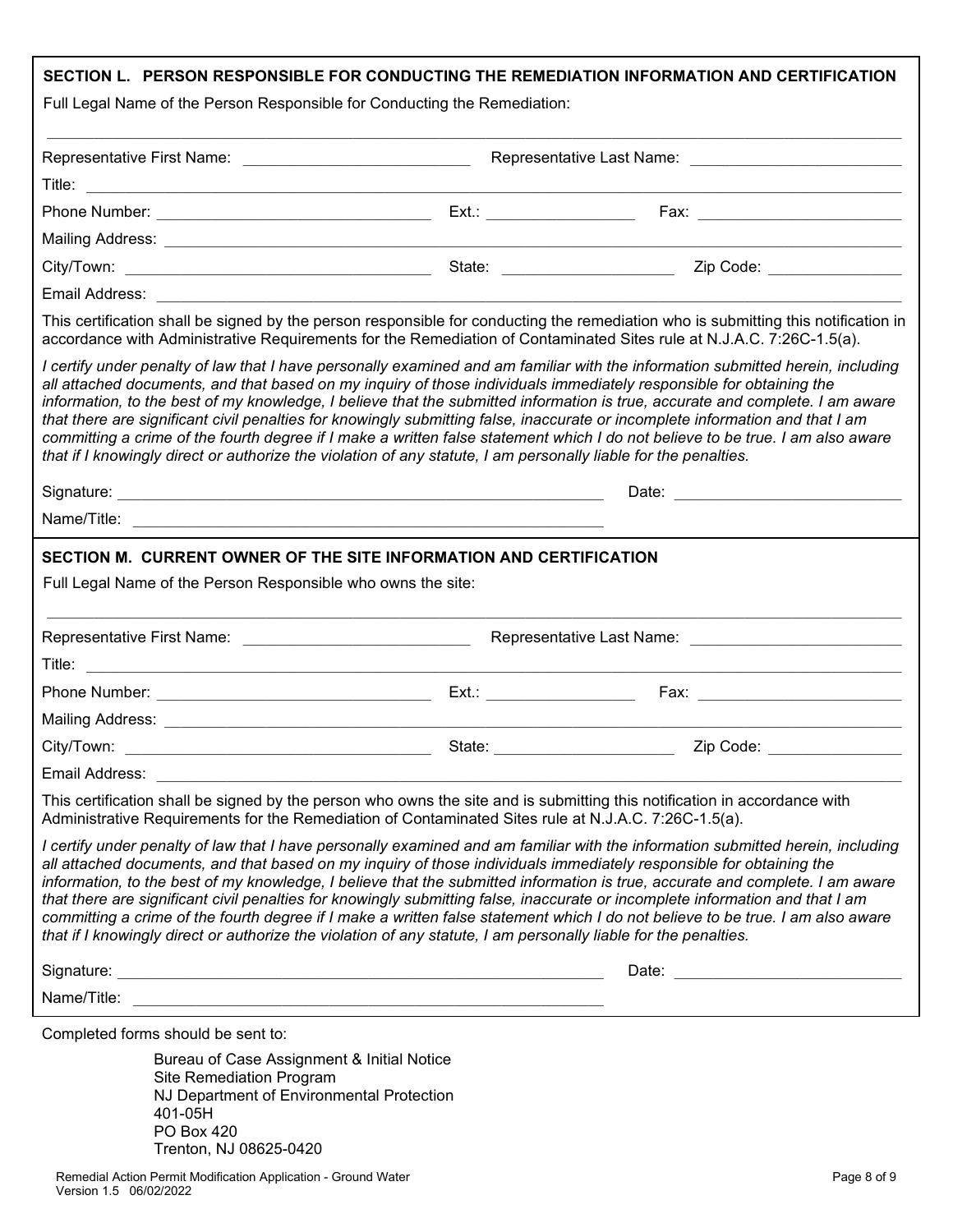| SECTION N. LICENSED SITE REMEDIATION PROFESSIONAL INFORMATION AND STATEMENT                                                                                                                                                                                                |                                                                                                                                                                                                                                                                                                                                                                                                                                                                                                                                                                                                                                                                                                                                                                                                                                                                                                                                                                                                                                                                                                                                |
|----------------------------------------------------------------------------------------------------------------------------------------------------------------------------------------------------------------------------------------------------------------------------|--------------------------------------------------------------------------------------------------------------------------------------------------------------------------------------------------------------------------------------------------------------------------------------------------------------------------------------------------------------------------------------------------------------------------------------------------------------------------------------------------------------------------------------------------------------------------------------------------------------------------------------------------------------------------------------------------------------------------------------------------------------------------------------------------------------------------------------------------------------------------------------------------------------------------------------------------------------------------------------------------------------------------------------------------------------------------------------------------------------------------------|
| LSRP ID Number: __________________________                                                                                                                                                                                                                                 |                                                                                                                                                                                                                                                                                                                                                                                                                                                                                                                                                                                                                                                                                                                                                                                                                                                                                                                                                                                                                                                                                                                                |
|                                                                                                                                                                                                                                                                            |                                                                                                                                                                                                                                                                                                                                                                                                                                                                                                                                                                                                                                                                                                                                                                                                                                                                                                                                                                                                                                                                                                                                |
|                                                                                                                                                                                                                                                                            |                                                                                                                                                                                                                                                                                                                                                                                                                                                                                                                                                                                                                                                                                                                                                                                                                                                                                                                                                                                                                                                                                                                                |
|                                                                                                                                                                                                                                                                            |                                                                                                                                                                                                                                                                                                                                                                                                                                                                                                                                                                                                                                                                                                                                                                                                                                                                                                                                                                                                                                                                                                                                |
|                                                                                                                                                                                                                                                                            |                                                                                                                                                                                                                                                                                                                                                                                                                                                                                                                                                                                                                                                                                                                                                                                                                                                                                                                                                                                                                                                                                                                                |
| Email Address: 2008. 2009. 2009. 2010. 2010. 2010. 2010. 2010. 2010. 2010. 2010. 2010. 2010. 2010. 2010. 2010                                                                                                                                                              |                                                                                                                                                                                                                                                                                                                                                                                                                                                                                                                                                                                                                                                                                                                                                                                                                                                                                                                                                                                                                                                                                                                                |
| N.J.S.A. 58:10B-1.3b(1) and (2).                                                                                                                                                                                                                                           | This statement shall be signed by the LSRP who is submitting this notification in accordance with N.J.S.A. 58:10C-14, and                                                                                                                                                                                                                                                                                                                                                                                                                                                                                                                                                                                                                                                                                                                                                                                                                                                                                                                                                                                                      |
| reports related thereto.                                                                                                                                                                                                                                                   | (1) I certify, as a Licensed Site Remediation Professional authorized pursuant to N.J.S.A. 58:10C-1 et seq. to conduct<br>business in New Jersey, that for the remediation described in this submission, and all attachments included in this<br>submission, I personally: Managed, supervised, or performed the remediation conducted at this site that is described in<br>this submission, and all attachments included in this submission; and/or periodically reviewed and evaluated the work<br>performed by other persons that forms the basis for the information in this submission; and/or completed the work of<br>another site remediation professional, licensed or not, after having: (1) reviewed all available documentation on which I<br>relied; (2) conducted a site visit and observed the then-current conditions and verified the status of as much of the work<br>as was reasonably observable; and (3)concluded, in the exercise of my independent professional judgment, that there<br>was sufficient information upon which to complete any additional phase of remediation and prepare workplans and |
| $(2)$ I certify:<br>That I have read this submission and all attachments to this submission;<br>$\bullet$<br>$\bullet$<br>remediation professionals provided in N.J.S.A. 58:10C-16;<br>$\bullet$<br>in N.J.S.A. 58:10C-14.c;<br>$\bullet$<br>and<br>$\bullet$<br>complete. | That in performing the professional services as the licensed site remediation professional for the entire site or each<br>area of concern, I adhered to the professional conduct standards and requirements governing licensed site<br>That the remediation conducted at the entire site or each area of concern, that is described in this submission and<br>all attachments to this submission, was conducted pursuant to and in compliance with the remediation requirements<br>That the remediation described in this submission, and all attachments to this submission, was conducted pursuant<br>to and in compliance with the regulations of the Site Remediation Professional Licensing Board at N.J.A.C. 7:26I;<br>That the information contained in this submission and all attachments to this submission is true, accurate, and<br>(3) I certify, when this submission includes a response action outcome, that the entire site or each area of concern has been<br>remediated in compliance with all applicable statutes, rules, and regulations and is protective of public health and safety                   |
| and the environment.<br>the Board or the Department have provided to me.                                                                                                                                                                                                   | (4) I certify that no other person is authorized or able to use any password, encryption method, or electronic signature that                                                                                                                                                                                                                                                                                                                                                                                                                                                                                                                                                                                                                                                                                                                                                                                                                                                                                                                                                                                                  |
| (5) I certify that I understand and acknowledge that:<br>$\bullet$<br>more than \$75,000 per day of violation, or by imprisonment, or both.<br>(6) I certify that I have read this certification prior to signing, certifying, and making this submission.                 | If I knowingly make a false statement, representation, or certification in any document or information I submit to the<br>Department I may be subject to civil and administrative enforcement pursuant to N.J.S.A. 58:10C-17.a.1(a)through<br>(f) by the Board, including but not limited to license suspension, revocation, or denial of renewal; and<br>If I purposely, knowingly, or recklessly make a false statement, representation, or certification in any application,<br>form, record, document or other information submitted to the Department or required to be maintained pursuant to<br>the Site Remediation Reform Act, I shall be guilty, upon conviction, of a crime of the third degree and shall,<br>notwithstanding the provisions of subsection b. of N.J.S.2C:43-3, be subject to a fine of not less than \$5,000 nor                                                                                                                                                                                                                                                                                   |
|                                                                                                                                                                                                                                                                            |                                                                                                                                                                                                                                                                                                                                                                                                                                                                                                                                                                                                                                                                                                                                                                                                                                                                                                                                                                                                                                                                                                                                |
|                                                                                                                                                                                                                                                                            |                                                                                                                                                                                                                                                                                                                                                                                                                                                                                                                                                                                                                                                                                                                                                                                                                                                                                                                                                                                                                                                                                                                                |
| <b>LSRP Name:</b>                                                                                                                                                                                                                                                          |                                                                                                                                                                                                                                                                                                                                                                                                                                                                                                                                                                                                                                                                                                                                                                                                                                                                                                                                                                                                                                                                                                                                |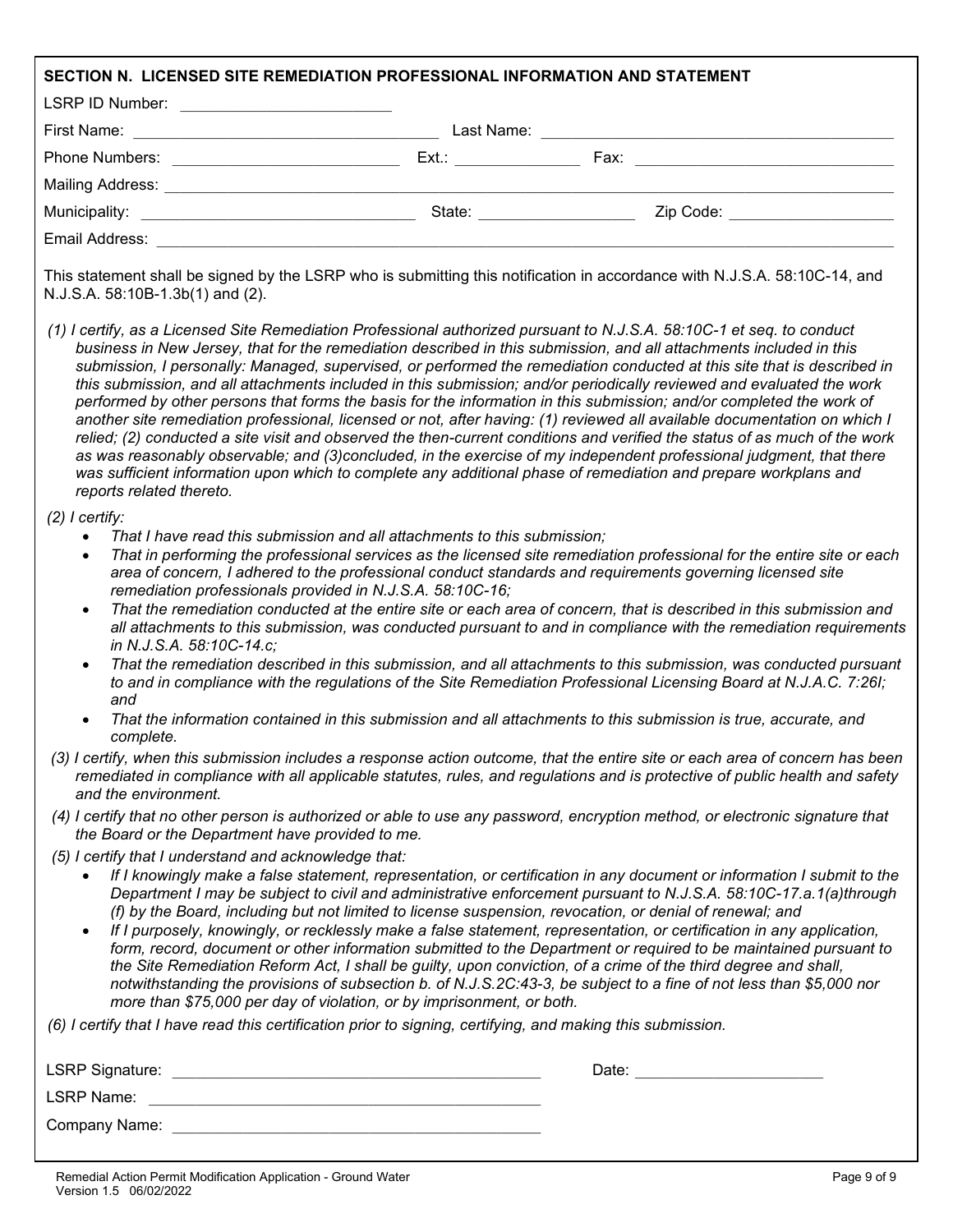#### **ADDENDUM A**

## **Additional Persons Responsible For Conducting Remediation**

| □ Check the box if the Additional Person Responsible for Conducting the Remediation is the Primary Contact for Permit<br>Compliance |                                                                                                                                                                                                                                                                                                                                                |                                                                                                                                                                                                                                                                                                                                                                                                                                                                                                                                                                                             |           |
|-------------------------------------------------------------------------------------------------------------------------------------|------------------------------------------------------------------------------------------------------------------------------------------------------------------------------------------------------------------------------------------------------------------------------------------------------------------------------------------------|---------------------------------------------------------------------------------------------------------------------------------------------------------------------------------------------------------------------------------------------------------------------------------------------------------------------------------------------------------------------------------------------------------------------------------------------------------------------------------------------------------------------------------------------------------------------------------------------|-----------|
|                                                                                                                                     |                                                                                                                                                                                                                                                                                                                                                |                                                                                                                                                                                                                                                                                                                                                                                                                                                                                                                                                                                             | $\Box$ No |
| If "No", proceed to next section.                                                                                                   |                                                                                                                                                                                                                                                                                                                                                |                                                                                                                                                                                                                                                                                                                                                                                                                                                                                                                                                                                             |           |
| 2. Are you exempt from establishing Financial Assurance pursuant to N.J.A.C. 7:26C-7.10(c)? □ Yes                                   |                                                                                                                                                                                                                                                                                                                                                |                                                                                                                                                                                                                                                                                                                                                                                                                                                                                                                                                                                             | No        |
| If "Yes", check the exemption(s) that applies:                                                                                      |                                                                                                                                                                                                                                                                                                                                                |                                                                                                                                                                                                                                                                                                                                                                                                                                                                                                                                                                                             |           |
| Owner or operator of a child care center<br>Public school, private school, or charter school                                        | Government entity (e.g., departments, agencies, and public universities)<br>$\Box$ A person that conducted remediation at their primary or secondary residence                                                                                                                                                                                 | $\Box$ A person not liable pursuant to the Spill Act that purchased contaminated property before May 7, 2009                                                                                                                                                                                                                                                                                                                                                                                                                                                                                |           |
| Identify the estimated cost of the operation, maintenance, and monitoring of the<br>3.                                              |                                                                                                                                                                                                                                                                                                                                                |                                                                                                                                                                                                                                                                                                                                                                                                                                                                                                                                                                                             |           |
|                                                                                                                                     |                                                                                                                                                                                                                                                                                                                                                |                                                                                                                                                                                                                                                                                                                                                                                                                                                                                                                                                                                             | $\Box$ No |
|                                                                                                                                     |                                                                                                                                                                                                                                                                                                                                                |                                                                                                                                                                                                                                                                                                                                                                                                                                                                                                                                                                                             | $\Box$ No |
|                                                                                                                                     | a. The amount of funds needed to operate, maintain, and monitor the engineering<br>control(s) at the site for the duration of the CEA or for 30 years (minimum of \$30,000<br>for a 30-year time frame) if the duration of the CEA is indeterminant;<br>b. The amount of funds in the RFS equals the amount of funds required to be posted for |                                                                                                                                                                                                                                                                                                                                                                                                                                                                                                                                                                                             |           |
| RFS and Financial Assurance; and                                                                                                    |                                                                                                                                                                                                                                                                                                                                                |                                                                                                                                                                                                                                                                                                                                                                                                                                                                                                                                                                                             |           |
| c. The RFS is not in the form of a self-guarantee.                                                                                  |                                                                                                                                                                                                                                                                                                                                                |                                                                                                                                                                                                                                                                                                                                                                                                                                                                                                                                                                                             |           |
|                                                                                                                                     |                                                                                                                                                                                                                                                                                                                                                |                                                                                                                                                                                                                                                                                                                                                                                                                                                                                                                                                                                             |           |
| 5.                                                                                                                                  | the amendment to conform to the Financial Assurance format.                                                                                                                                                                                                                                                                                    | As indicated in Section F above, an electronic copy of the completed Remediation Cost Review and RFS/FA Form<br>with a detailed cost estimate should be attached. Also, please be sure to provide one of the following as indicated<br>in Section F above: the <b>original</b> Financial Assurance mechanism (attach hard copy), including any Amendments, to<br>the Ground Water RAP Application; the date the original Financial Assurance mechanism was submitted to the<br>NJDEP; or an electronic copy of the existing RFS mechanism that is being used as the Financial Assurance and |           |
| What is the Financial Assurance Mechanism? (check all that apply)<br>6.                                                             |                                                                                                                                                                                                                                                                                                                                                |                                                                                                                                                                                                                                                                                                                                                                                                                                                                                                                                                                                             |           |
| <b>Remediation Trust Fund</b><br>Environmental Insurance Policy                                                                     | Line of Credit<br>Letter of Credit                                                                                                                                                                                                                                                                                                             | <b>Surety Bond</b>                                                                                                                                                                                                                                                                                                                                                                                                                                                                                                                                                                          |           |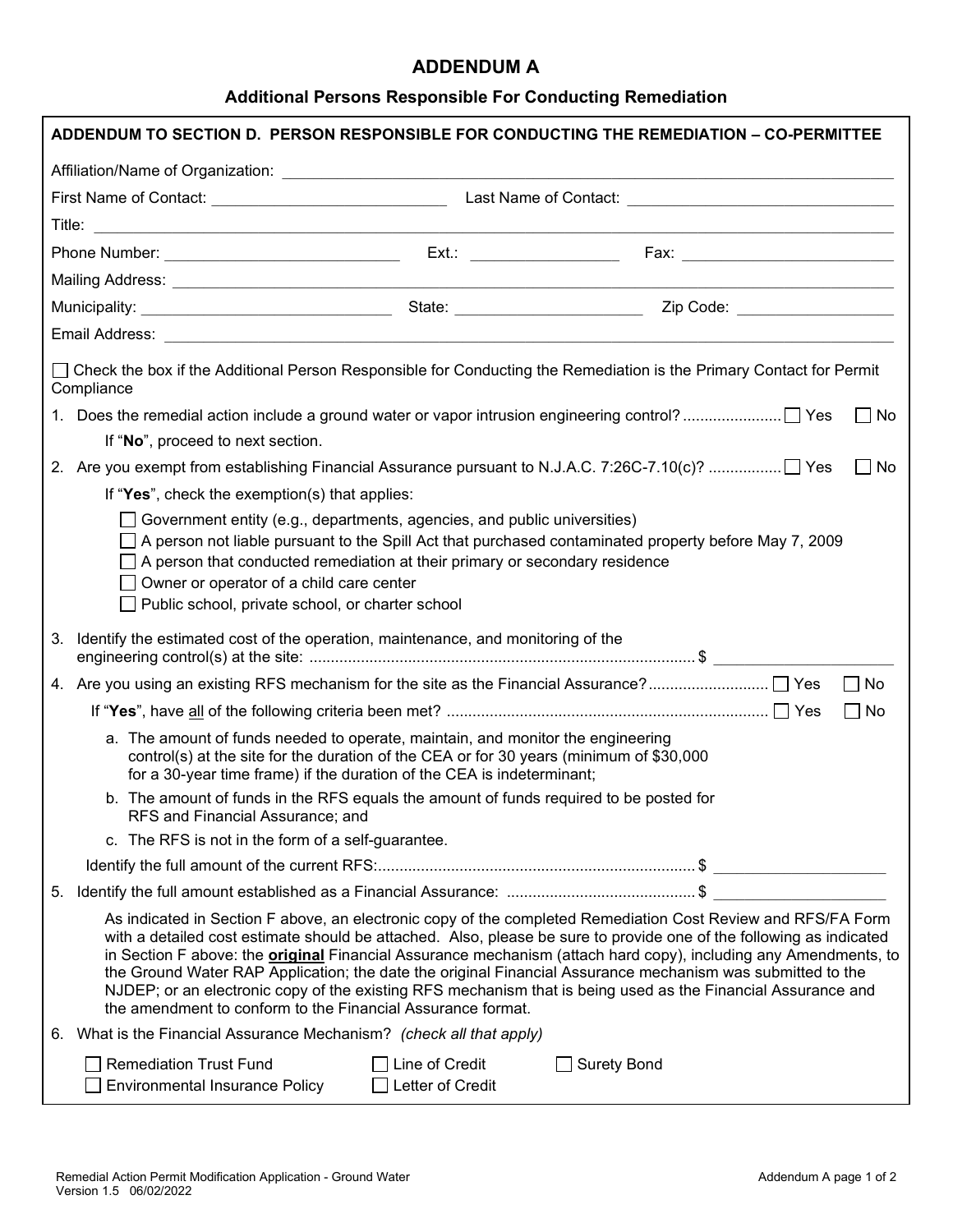### **ADDENDUM A**

| Contact information at the financial institution for the Financial Assurance:                                                                                                                                                                                                                                                                                                                                                                                                                                                                                                                                                                                                                                                                                                 |  |  |  |
|-------------------------------------------------------------------------------------------------------------------------------------------------------------------------------------------------------------------------------------------------------------------------------------------------------------------------------------------------------------------------------------------------------------------------------------------------------------------------------------------------------------------------------------------------------------------------------------------------------------------------------------------------------------------------------------------------------------------------------------------------------------------------------|--|--|--|
|                                                                                                                                                                                                                                                                                                                                                                                                                                                                                                                                                                                                                                                                                                                                                                               |  |  |  |
|                                                                                                                                                                                                                                                                                                                                                                                                                                                                                                                                                                                                                                                                                                                                                                               |  |  |  |
|                                                                                                                                                                                                                                                                                                                                                                                                                                                                                                                                                                                                                                                                                                                                                                               |  |  |  |
|                                                                                                                                                                                                                                                                                                                                                                                                                                                                                                                                                                                                                                                                                                                                                                               |  |  |  |
|                                                                                                                                                                                                                                                                                                                                                                                                                                                                                                                                                                                                                                                                                                                                                                               |  |  |  |
|                                                                                                                                                                                                                                                                                                                                                                                                                                                                                                                                                                                                                                                                                                                                                                               |  |  |  |
| ADDENDUM TO SECTION L. PERSON RESPONSIBLE FOR CONDUCTING THE REMEDIATION INFORMATION AND<br><b>CERTIFICATION</b>                                                                                                                                                                                                                                                                                                                                                                                                                                                                                                                                                                                                                                                              |  |  |  |
| Full Legal Name of the Person Responsible for Conducting the Remediation:                                                                                                                                                                                                                                                                                                                                                                                                                                                                                                                                                                                                                                                                                                     |  |  |  |
|                                                                                                                                                                                                                                                                                                                                                                                                                                                                                                                                                                                                                                                                                                                                                                               |  |  |  |
|                                                                                                                                                                                                                                                                                                                                                                                                                                                                                                                                                                                                                                                                                                                                                                               |  |  |  |
|                                                                                                                                                                                                                                                                                                                                                                                                                                                                                                                                                                                                                                                                                                                                                                               |  |  |  |
|                                                                                                                                                                                                                                                                                                                                                                                                                                                                                                                                                                                                                                                                                                                                                                               |  |  |  |
|                                                                                                                                                                                                                                                                                                                                                                                                                                                                                                                                                                                                                                                                                                                                                                               |  |  |  |
| Email Address: No. 2008. Communication of the Second Line of the Second Line of the Second Line of the Second Line of the Second Line of the Second Line of the Second Line of the Second Line of the Second Line of the Secon                                                                                                                                                                                                                                                                                                                                                                                                                                                                                                                                                |  |  |  |
| This certification shall be signed by the person responsible for conducting the remediation who is submitting this notification<br>in accordance with Administrative Requirements for the Remediation of Contaminated Sites rule at N.J.A.C. 7:26C-1.5(a).                                                                                                                                                                                                                                                                                                                                                                                                                                                                                                                    |  |  |  |
| I certify under penalty of law that I have personally examined and am familiar with the information submitted herein, including<br>all attached documents, and that based on my inquiry of those individuals immediately responsible for obtaining the<br>information, to the best of my knowledge, I believe that the submitted information is true, accurate and complete. I am aware<br>that there are significant civil penalties for knowingly submitting false, inaccurate or incomplete information and that I am<br>committing a crime of the fourth degree if I make a written false statement which I do not believe to be true. I am also aware<br>that if I knowingly direct or authorize the violation of any statute, I am personally liable for the penalties. |  |  |  |
|                                                                                                                                                                                                                                                                                                                                                                                                                                                                                                                                                                                                                                                                                                                                                                               |  |  |  |
| Name/Title: <u>Communications</u>                                                                                                                                                                                                                                                                                                                                                                                                                                                                                                                                                                                                                                                                                                                                             |  |  |  |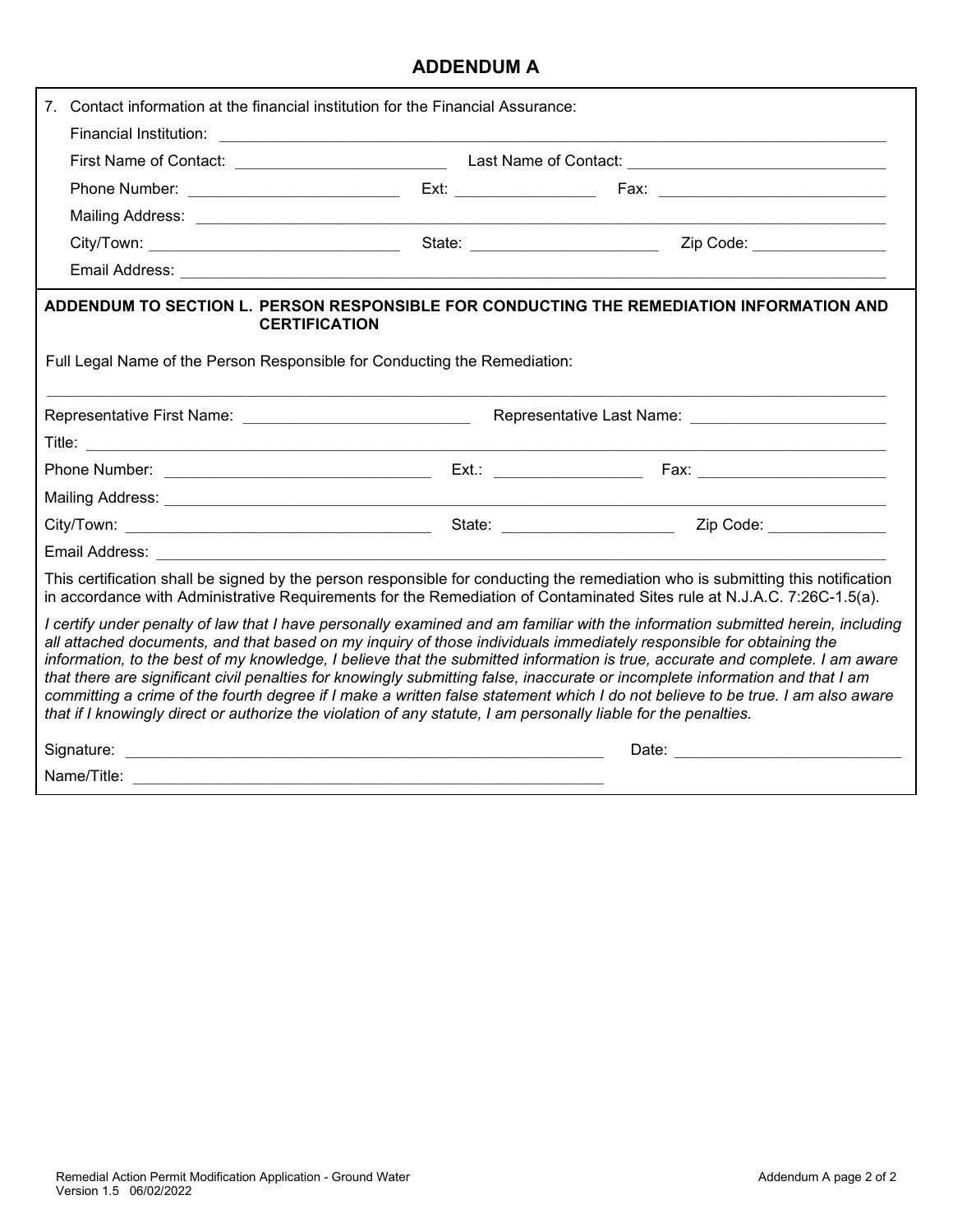#### **ADDENDUM B**

# **Additional Property Owners**

|    | ADDENDUM TO SECTION E. CURRENT OWNER OF THE SITE - CO-PERMITTEE                                                                                                                                                                                                                                                                                                                                                                                                              |  |                                                                                                                                                                                                                                                                                                                                                                                                                                                                                                                                                                               |  |                    |
|----|------------------------------------------------------------------------------------------------------------------------------------------------------------------------------------------------------------------------------------------------------------------------------------------------------------------------------------------------------------------------------------------------------------------------------------------------------------------------------|--|-------------------------------------------------------------------------------------------------------------------------------------------------------------------------------------------------------------------------------------------------------------------------------------------------------------------------------------------------------------------------------------------------------------------------------------------------------------------------------------------------------------------------------------------------------------------------------|--|--------------------|
|    |                                                                                                                                                                                                                                                                                                                                                                                                                                                                              |  |                                                                                                                                                                                                                                                                                                                                                                                                                                                                                                                                                                               |  |                    |
|    |                                                                                                                                                                                                                                                                                                                                                                                                                                                                              |  |                                                                                                                                                                                                                                                                                                                                                                                                                                                                                                                                                                               |  |                    |
|    |                                                                                                                                                                                                                                                                                                                                                                                                                                                                              |  |                                                                                                                                                                                                                                                                                                                                                                                                                                                                                                                                                                               |  |                    |
|    |                                                                                                                                                                                                                                                                                                                                                                                                                                                                              |  |                                                                                                                                                                                                                                                                                                                                                                                                                                                                                                                                                                               |  |                    |
|    |                                                                                                                                                                                                                                                                                                                                                                                                                                                                              |  |                                                                                                                                                                                                                                                                                                                                                                                                                                                                                                                                                                               |  |                    |
|    |                                                                                                                                                                                                                                                                                                                                                                                                                                                                              |  |                                                                                                                                                                                                                                                                                                                                                                                                                                                                                                                                                                               |  |                    |
|    |                                                                                                                                                                                                                                                                                                                                                                                                                                                                              |  |                                                                                                                                                                                                                                                                                                                                                                                                                                                                                                                                                                               |  |                    |
|    | Check the box if the additional owner is the Primary Contact for Permit Compliance                                                                                                                                                                                                                                                                                                                                                                                           |  |                                                                                                                                                                                                                                                                                                                                                                                                                                                                                                                                                                               |  |                    |
|    |                                                                                                                                                                                                                                                                                                                                                                                                                                                                              |  |                                                                                                                                                                                                                                                                                                                                                                                                                                                                                                                                                                               |  | l INo              |
|    | If "No", proceed to next section.                                                                                                                                                                                                                                                                                                                                                                                                                                            |  |                                                                                                                                                                                                                                                                                                                                                                                                                                                                                                                                                                               |  |                    |
|    |                                                                                                                                                                                                                                                                                                                                                                                                                                                                              |  |                                                                                                                                                                                                                                                                                                                                                                                                                                                                                                                                                                               |  | No<br>$\mathbf{1}$ |
|    | If "Yes", check the exemption that applies, and then proceed to the next section:                                                                                                                                                                                                                                                                                                                                                                                            |  |                                                                                                                                                                                                                                                                                                                                                                                                                                                                                                                                                                               |  |                    |
|    | Government entity (e.g., departments, agencies, and public universities)<br>A person not liable pursuant to the Spill Act that purchased contaminated property before May 7, 2009<br>A person that conducted remediation at their primary or secondary residence<br>Owner or operator of a child care center<br>Public school, private school, or charter school<br>Owner or operator of a small business responsible for conducting remediation at the location of the site |  |                                                                                                                                                                                                                                                                                                                                                                                                                                                                                                                                                                               |  |                    |
| 3. | Do you represent a homeowner association or a condominium association pursuant to the                                                                                                                                                                                                                                                                                                                                                                                        |  |                                                                                                                                                                                                                                                                                                                                                                                                                                                                                                                                                                               |  | No<br>$\perp$      |
|    | If "Yes", an electronic copy of the association's annual budget that includes funds for the<br>operation, maintenance, and monitoring of the engineering control(s) at the site should be<br>attached as indicated in Section F above.                                                                                                                                                                                                                                       |  |                                                                                                                                                                                                                                                                                                                                                                                                                                                                                                                                                                               |  |                    |
|    | 4. Identify the estimated cost of the operation, maintenance, and monitoring of the                                                                                                                                                                                                                                                                                                                                                                                          |  |                                                                                                                                                                                                                                                                                                                                                                                                                                                                                                                                                                               |  |                    |
|    |                                                                                                                                                                                                                                                                                                                                                                                                                                                                              |  |                                                                                                                                                                                                                                                                                                                                                                                                                                                                                                                                                                               |  | $\Box$ No          |
|    |                                                                                                                                                                                                                                                                                                                                                                                                                                                                              |  |                                                                                                                                                                                                                                                                                                                                                                                                                                                                                                                                                                               |  | $\sqcap$ No        |
|    | a. The amount of funds needed to operate, maintain, and monitor the engineering<br>control(s) at the site for the duration of the CEA or for 30 years (minimum of \$30,000<br>for a 30-year time frame) if the duration of the CEA is indeterminant;                                                                                                                                                                                                                         |  |                                                                                                                                                                                                                                                                                                                                                                                                                                                                                                                                                                               |  |                    |
|    | b. The amount of funds in the RFS equals the amount of funds required to be posted for<br>RFS and Financial Assurance; and                                                                                                                                                                                                                                                                                                                                                   |  |                                                                                                                                                                                                                                                                                                                                                                                                                                                                                                                                                                               |  |                    |
|    | c. The RFS is not in the form of a self-guarantee.                                                                                                                                                                                                                                                                                                                                                                                                                           |  |                                                                                                                                                                                                                                                                                                                                                                                                                                                                                                                                                                               |  |                    |
|    |                                                                                                                                                                                                                                                                                                                                                                                                                                                                              |  |                                                                                                                                                                                                                                                                                                                                                                                                                                                                                                                                                                               |  |                    |
| 6. |                                                                                                                                                                                                                                                                                                                                                                                                                                                                              |  |                                                                                                                                                                                                                                                                                                                                                                                                                                                                                                                                                                               |  |                    |
|    | Assurance and the amendment to conform to the Financial Assurance format.                                                                                                                                                                                                                                                                                                                                                                                                    |  | As indicated in Section F above, an electronic copy of the completed Remediation Cost Review and RFS/FA<br>Form with a detailed cost estimate should be attached. Also, please be sure to provide one of the following as<br>indicated in Section F above: attach the <b>original</b> Financial Assurance mechanism (hard copy), including any<br>Amendments, to the Ground Water RAP Application; the date the original Financial Assurance mechanism was<br>submitted to the NJDEP; or an electronic copy of the existing RFS mechanism that is being used as the Financial |  |                    |